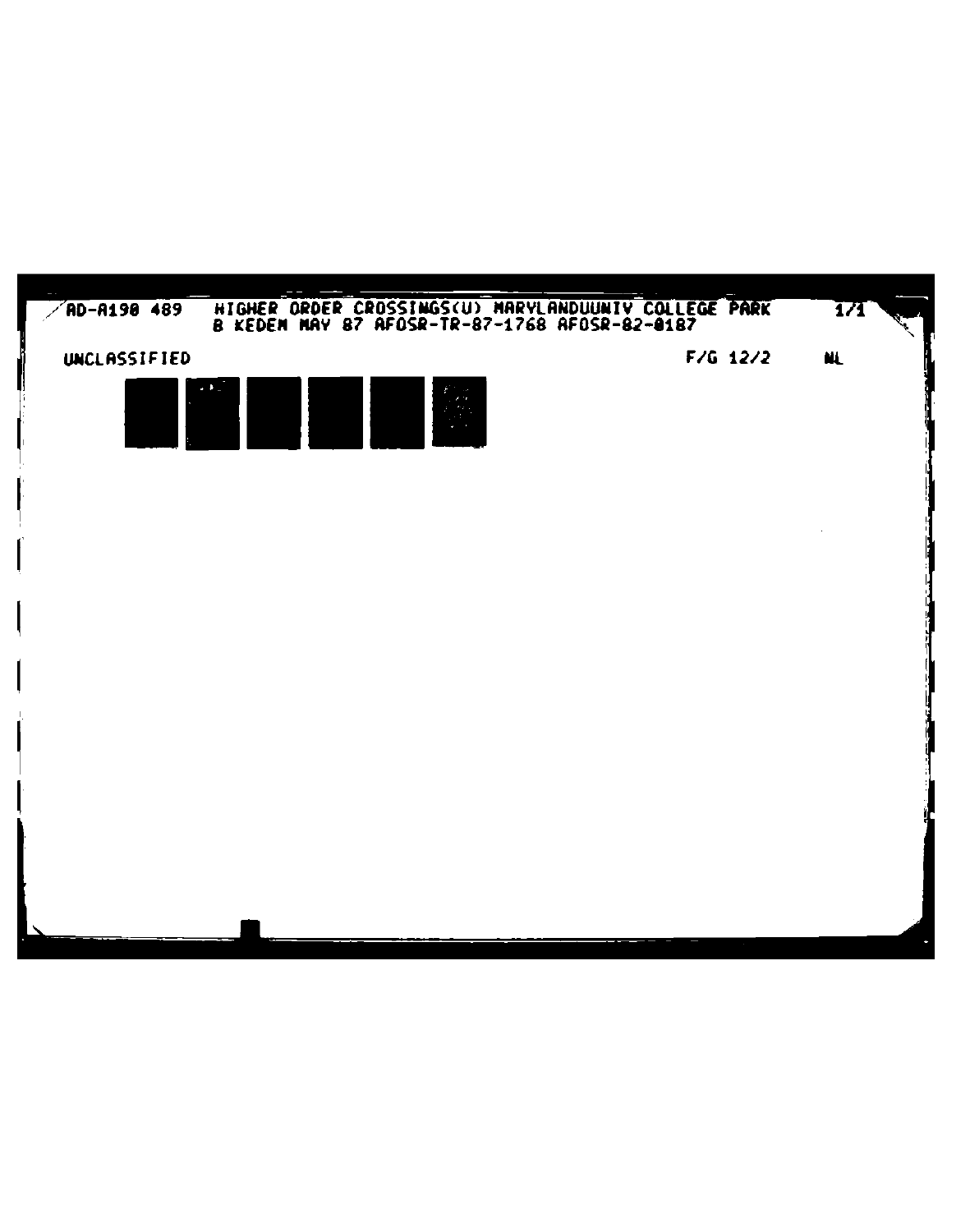

2.2.2.2.2.2.

○ 高橋のある

 $\overline{\phantom{a}}$ MICROCOPY RESOLUTION TEST CHART NATIONAL BUREAU OF STANDARDSHIDES - 0  $\sim$ 

 $\ddot{\phantom{a}}$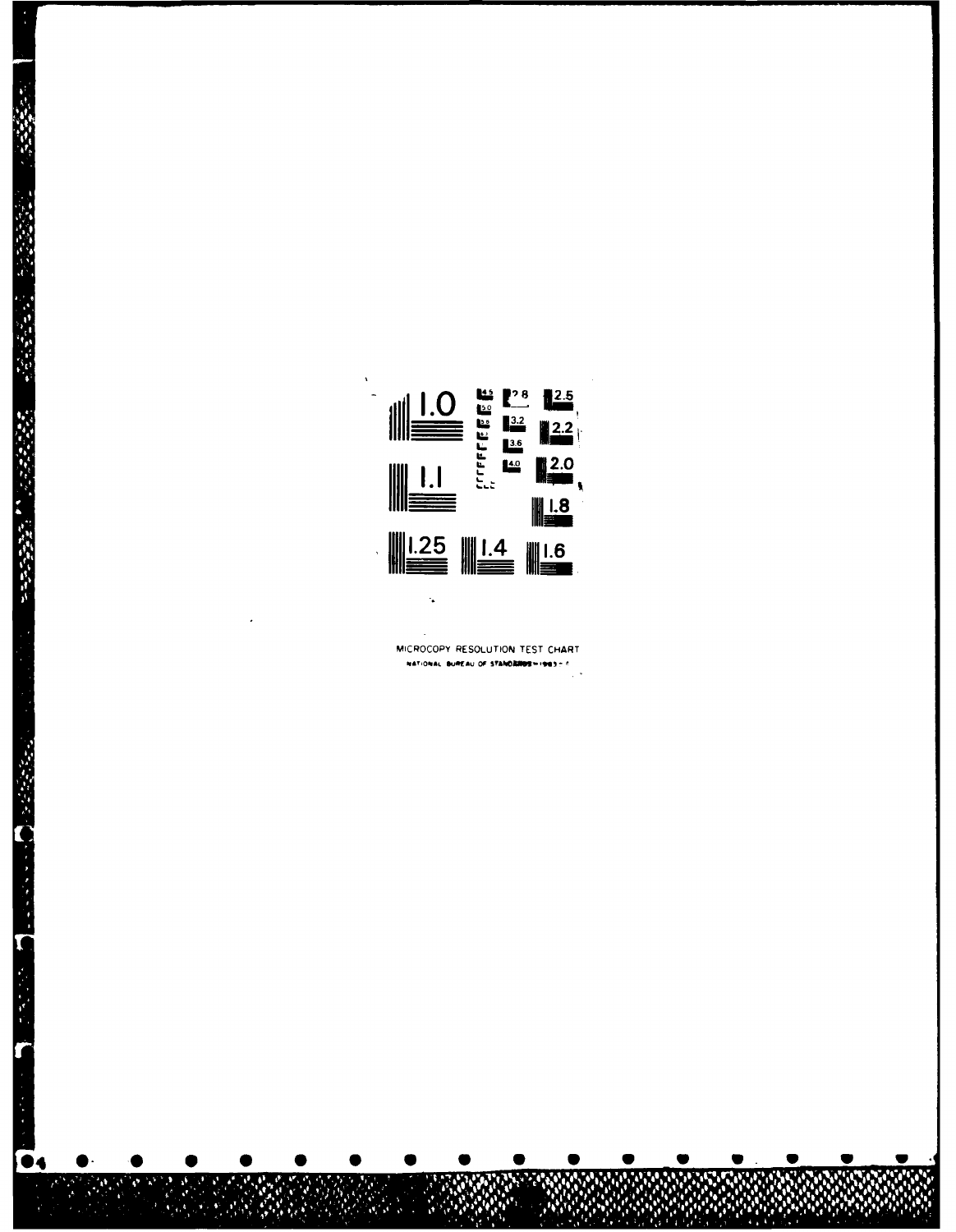|                                                 |                                                                                               |  |                                                                                  |                                                                                                                                                                                                                                                                                                                                                                                                                                              | <b>ICUMENTATION PAGE</b>                                                            | ma             | <b>AQDY</b>                                       |           |
|-------------------------------------------------|-----------------------------------------------------------------------------------------------|--|----------------------------------------------------------------------------------|----------------------------------------------------------------------------------------------------------------------------------------------------------------------------------------------------------------------------------------------------------------------------------------------------------------------------------------------------------------------------------------------------------------------------------------------|-------------------------------------------------------------------------------------|----------------|---------------------------------------------------|-----------|
| 14 REPORT<br>UNCLASS.                           |                                                                                               |  |                                                                                  |                                                                                                                                                                                                                                                                                                                                                                                                                                              | <b>16. RESTRICTIVE MARKINGS ITS</b>                                                 |                | <b>UUT</b>                                        |           |
| <b>A SECURIT</b>                                |                                                                                               |  |                                                                                  | AD-A190 489                                                                                                                                                                                                                                                                                                                                                                                                                                  | 3. DISTRIBUTION/AVAILABILITY OF REPORT                                              |                |                                                   |           |
| 560.48                                          |                                                                                               |  |                                                                                  |                                                                                                                                                                                                                                                                                                                                                                                                                                              | Approved for public release; distribution<br>unlimited.                             |                |                                                   |           |
|                                                 | A PERFORMING ORGANIZATION RE                                                                  |  |                                                                                  | 111 <b>1125 R</b> (S)                                                                                                                                                                                                                                                                                                                                                                                                                        | 5. MONITORING ORGANIZATION REPORT NUMBER(S.                                         |                |                                                   |           |
|                                                 |                                                                                               |  |                                                                                  | c                                                                                                                                                                                                                                                                                                                                                                                                                                            |                                                                                     |                | <b>AEDSR-TK- 87-1765</b>                          |           |
|                                                 | 54 NAME OF PERFORMING ORGANIZATION                                                            |  |                                                                                  | <b>BD. OFFICE SYMBC.</b><br>11 врршавне                                                                                                                                                                                                                                                                                                                                                                                                      | 76. NAME OF MONITORING ORGANIZATION                                                 |                |                                                   |           |
|                                                 | University of Maryland<br><b>AL ADDRESS (City, State and ZIP Code)</b>                        |  |                                                                                  |                                                                                                                                                                                                                                                                                                                                                                                                                                              | Air Force Office of Scientific Research                                             |                |                                                   |           |
|                                                 |                                                                                               |  |                                                                                  |                                                                                                                                                                                                                                                                                                                                                                                                                                              | 7b. ADDRESS (City. State and ZIP Code)<br>Directorate of Mathematical & Information |                | $-140$                                            |           |
|                                                 | College Park, MD 20742                                                                        |  |                                                                                  |                                                                                                                                                                                                                                                                                                                                                                                                                                              | Sciences, Bolling AFB DC 20332-6448                                                 |                |                                                   |           |
|                                                 | <b>L. NAME OF FUNDING/BPONSORING</b><br><b>ORGANIZATION</b>                                   |  |                                                                                  | OFFICE SYMBOL<br>(If applicable)                                                                                                                                                                                                                                                                                                                                                                                                             | 9. PROCUREMENT INSTRUMENT IDENTIFICATION NUMBER                                     |                |                                                   |           |
| <b>AFOST</b>                                    |                                                                                               |  |                                                                                  | m                                                                                                                                                                                                                                                                                                                                                                                                                                            | AFOSR-82-0187                                                                       |                |                                                   |           |
|                                                 | <b>B. ADDRESS (City, State and ZIP Code)</b>                                                  |  |                                                                                  |                                                                                                                                                                                                                                                                                                                                                                                                                                              | 10. SOURCE OF FUNDING NOS<br><b>PROGRAM</b>                                         | <b>PROJECT</b> | <b>TASK</b>                                       | WORK UNIT |
|                                                 | AV 40                                                                                         |  |                                                                                  |                                                                                                                                                                                                                                                                                                                                                                                                                                              | ELEMENT NO.                                                                         | NO.            | MO.                                               | NQ.       |
|                                                 | Bolling AFB DC 20332-6448<br>11. TITLE (Include Security Classification)                      |  |                                                                                  |                                                                                                                                                                                                                                                                                                                                                                                                                                              | 611027                                                                              | 2304           | A5                                                |           |
|                                                 | Higher Order Crossings                                                                        |  |                                                                                  |                                                                                                                                                                                                                                                                                                                                                                                                                                              |                                                                                     |                |                                                   |           |
|                                                 | 12. PERSONAL AUTHORS)                                                                         |  |                                                                                  |                                                                                                                                                                                                                                                                                                                                                                                                                                              |                                                                                     |                |                                                   |           |
|                                                 | B. Kedem<br><b>13a TYPE OF REPORT</b>                                                         |  | <b>13b. TIME COVERED</b>                                                         |                                                                                                                                                                                                                                                                                                                                                                                                                                              | 14. DATE OF REPORT (Yr., Ma., Day)                                                  |                | <b>18. PAGE COUNT</b>                             |           |
| Final                                           |                                                                                               |  |                                                                                  | <b>FROM 1 Jun 82 7031 May 87</b>                                                                                                                                                                                                                                                                                                                                                                                                             | May 1987                                                                            |                | 3                                                 |           |
| 17.<br>COSATI CODES<br>GROUP<br>FIELD<br>SUB GR |                                                                                               |  | 18. SUBJECT TERMB (Continue on rearns if necessary and identify by black number) |                                                                                                                                                                                                                                                                                                                                                                                                                                              |                                                                                     |                |                                                   |           |
|                                                 |                                                                                               |  |                                                                                  |                                                                                                                                                                                                                                                                                                                                                                                                                                              |                                                                                     |                |                                                   |           |
|                                                 |                                                                                               |  |                                                                                  | 19. ABBTRACT (Continue on reserve if necessary and identify by block number)                                                                                                                                                                                                                                                                                                                                                                 |                                                                                     |                |                                                   |           |
|                                                 |                                                                                               |  |                                                                                  | $\prime$ A graphical device that is useful as a diagnostic tool for higher order crossings<br>was introduced. The graphical tool is also useful as a descriptive similarity measure<br>for time series models. Higher order crossings analysis has been applied to real data,<br>revealing several known periodicities as well as several previously undiscovered periodicit:<br>The class of strictly oscillatory processes was introduced. |                                                                                     |                |                                                   |           |
|                                                 | <b>38. DISTRIBUTION/AVAILABILITY OF ABSTRACT</b><br><b>ZEL NAME OF RESPONSIBLE INDIVIDUAL</b> |  |                                                                                  | UNCLABBIFIED/UNLIMITED $\blacksquare$ same as not. $\square$ otic users $\square$                                                                                                                                                                                                                                                                                                                                                            | 21. ABSTRACT SECURITY CLASSIFICATION<br>UNCLASSIFIED<br><b>Chelude Area Cadel</b>   |                | 22c. OFFICE SYMBOL                                |           |
|                                                 | Maj. Brian Woodruff                                                                           |  |                                                                                  |                                                                                                                                                                                                                                                                                                                                                                                                                                              | $(202)$ 767- $5027$                                                                 |                | <b>M</b>                                          |           |
|                                                 | <b>DD FORM 1473, 83 APR</b>                                                                   |  |                                                                                  | EDITION OF 1 JAN 73 18 OBSOLETE                                                                                                                                                                                                                                                                                                                                                                                                              |                                                                                     |                | UNCLASSIFIED<br><b>SECURITY CLASSIFICATION OF</b> |           |

 $\begin{array}{c} 0 \\ 0 \\ 0 \\ 0 \end{array}$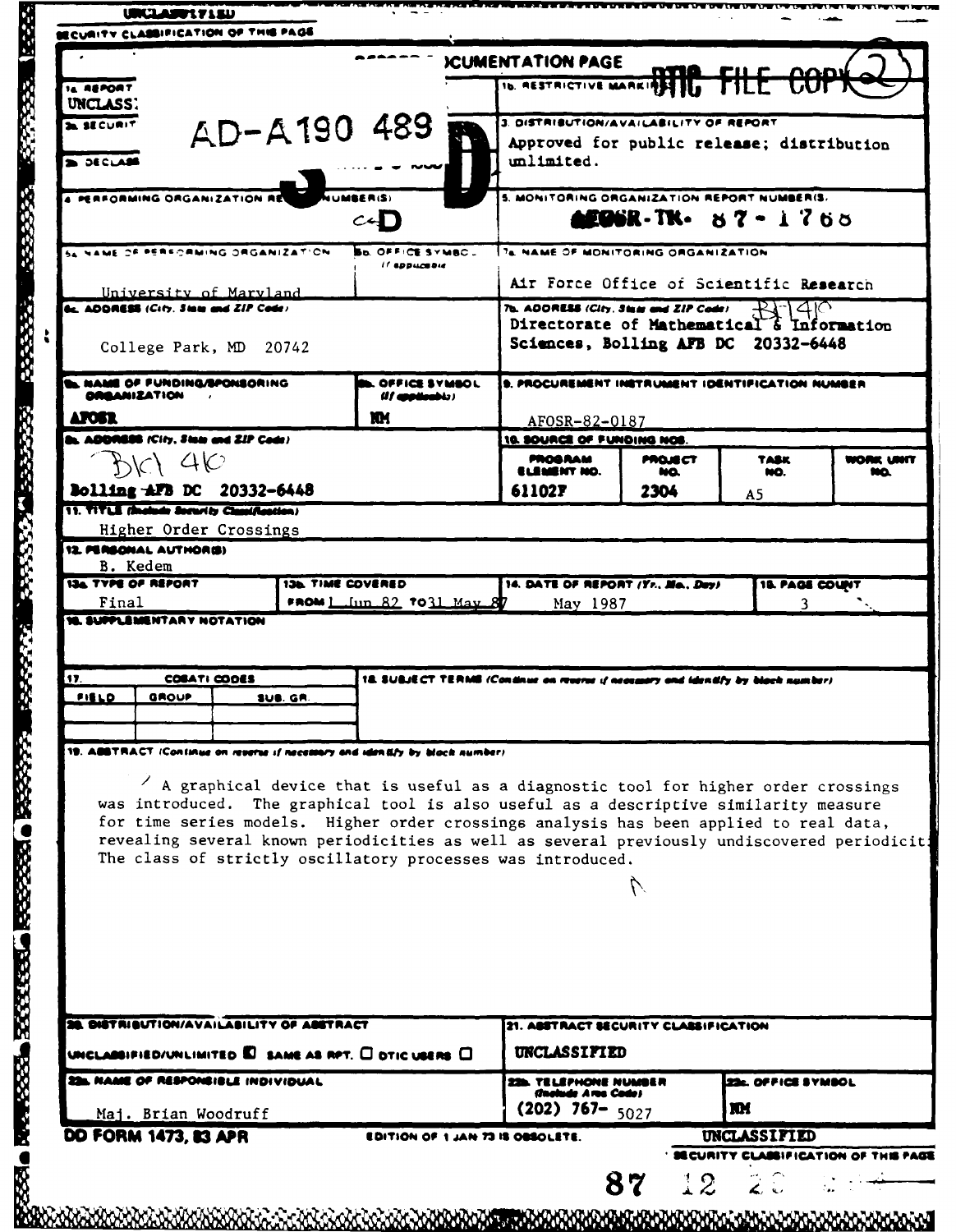## $\epsilon$  **AFOSR - TR.**  $\theta$  **7**  $\epsilon$  1  $\frac{768}{9}$

Higher Order Crossings

Sponsor: AFOSR-82-0187,E

Principal Investigator: **8.** Kedem, Department of Mathematics, University of Maryland, College Park, MD 20742

Following is the summary of the research activity under the above grant for the academic year **1986/87.**

## 1. **HOC** Plots

We introduced a graphical device that is useful as a diagnostic tool and also as a descriptive similarity measure for time series models. This graphical tool is in some respects analogous to the usual correlogram [plot of autocorrelation function (ACF)] but portrays information not easily accessible by means of the correlogram. It is based on the actual oscillation observed in time series as depicted by axis crossings and higher-order crossings (HOC's). HOC's are axis-crossing counts in differenced time series denoted by  $D_{k,N}$  ( $k = 1, 2, \ldots$ ), where  $k$  refers to the difference order plus 1 and  $N$  to the series length.  $D_{1-N}$ denotes the number of axis crossings in the original series (Oth difference),  $D_{2,N}$  denotes the same number observed in the first difference of the series,  $D_{3,N}$  denotes the number of axis crossings in the second difference, and so on. An HOC plot consists simply of the graph of  $0_{i...N}$   $(k = 1, 2, ...)$  for fixed  $N$ . This work suggests the use of **HOC** plots as a practical graphical tool in time series analysis and gives specific examples that support this practice. HOC plots have their own merit, particularly in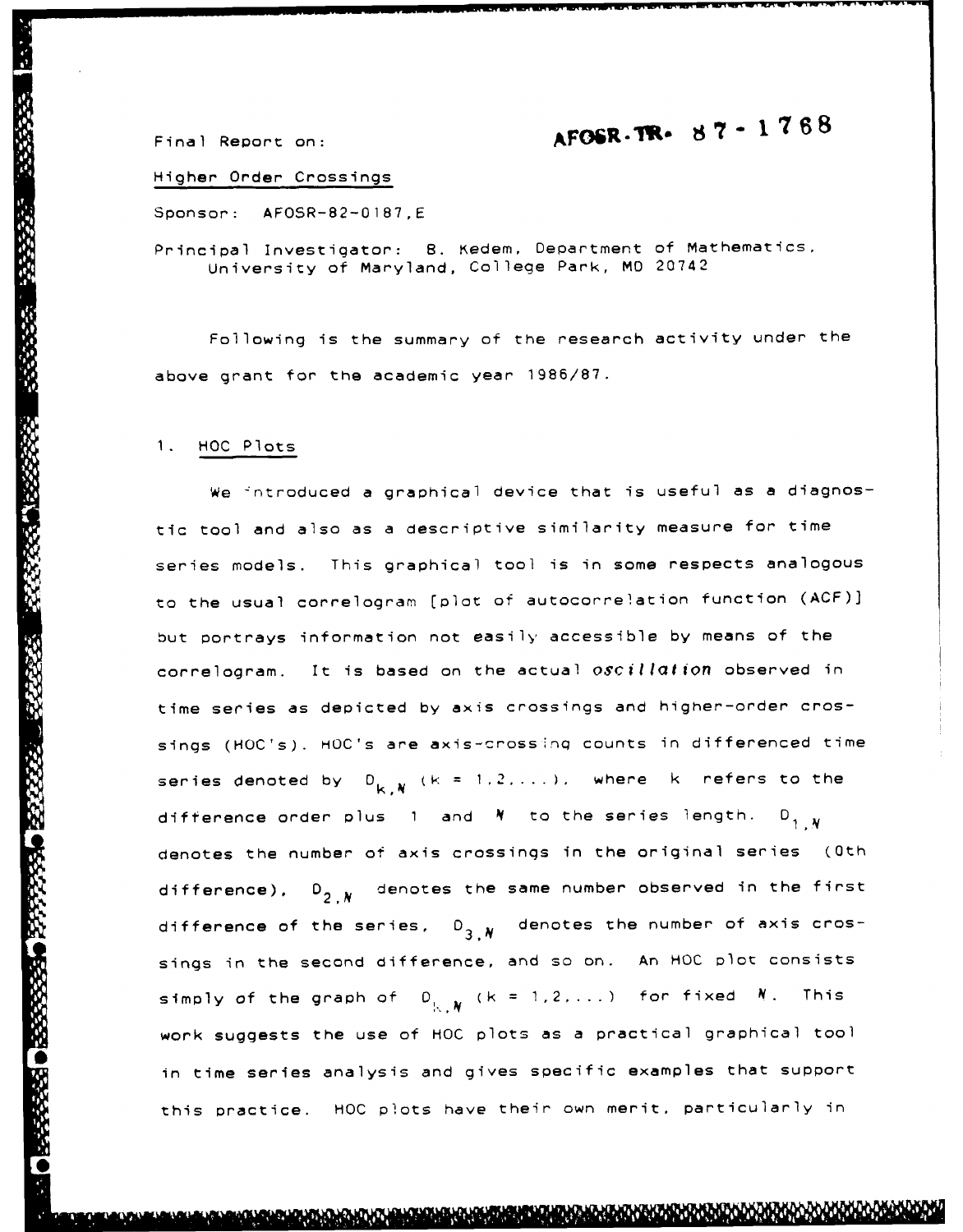discriminating between processes; in addition, they heip in the integration of the correlogram itself. Indeed, to a great degree both graphical tools complement one another.

A useful feature of HOC plots is that they provide a way for testing whether the oscillation observed in a given time series matches in some sense the oscillation in a hypothesized process. More precisely, an **HOC** plot is a graphical means for measuring the difference between observed and expected HOC.

Reference: Higher Order Crossings in Time Series Model Identification. Technometrics, **1987,** Vol. **29,** 193-204.

## 2. HOC Analysis of Real Data

es cos cos composições, organizada as a condizada esta de academica de secunda e a conservada a la alia

Higher order crossings **(HOC)** analysis was applied to a record consisting of eight years of the Bureau International de l'Heure (8H) data from **1978** to **1985.** The analysis reveals the significance of several periodic components including the Chandler and the annual components. For more conclusive results more data are needed. HOC analysis combines zero crossing counts and linear filtering.

Reference: **HOC** Analysis of the Earth's Polar Motion from 1978 to **1985,** submitted.

## **3.** Strictly Oscillatory Processes

In this work we introduce a class of random processes to which we refer as strictly oscillatory and suggest a method to monitor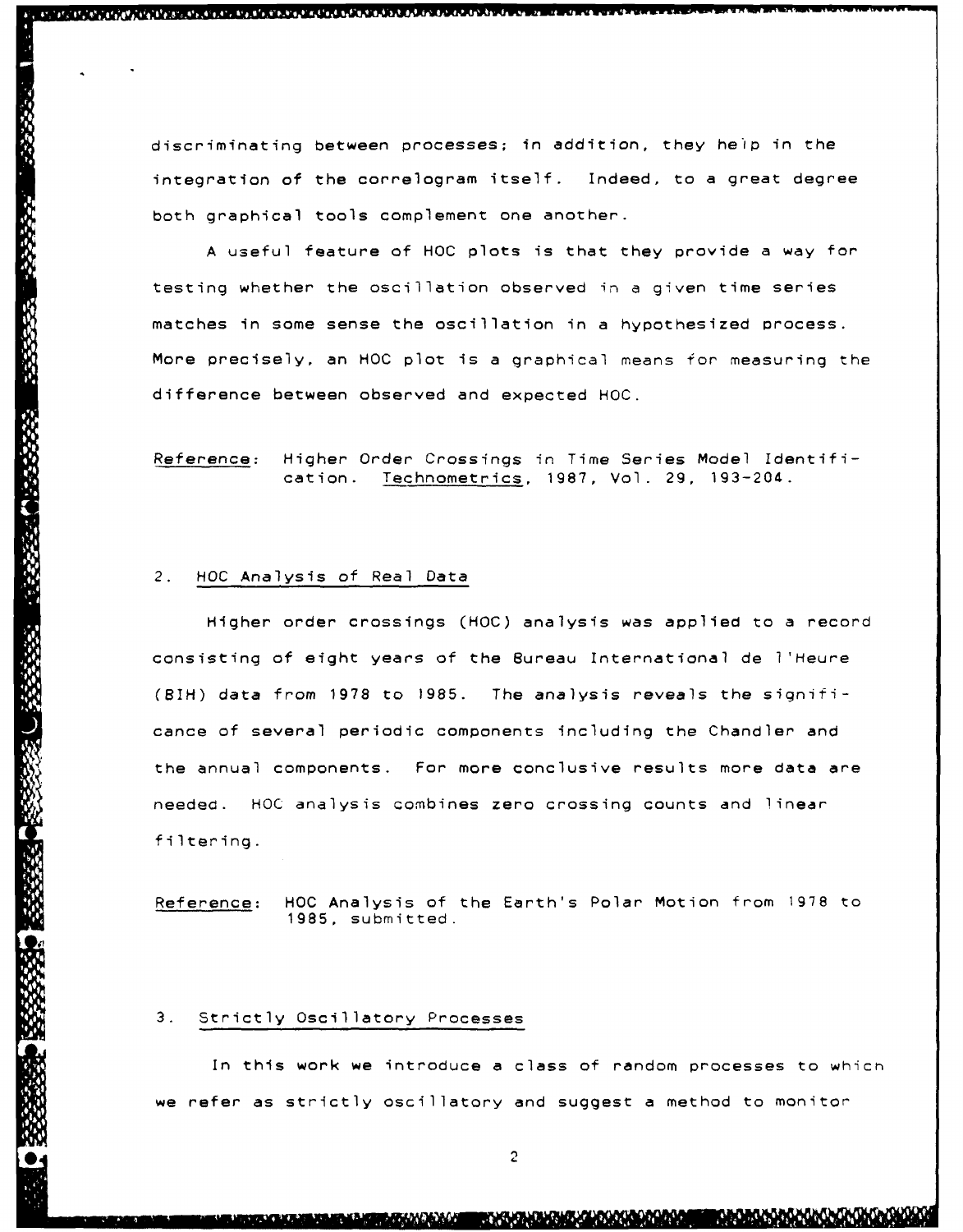the oscillation observed in such processes. When a process is second-order stationary, the oscillation observed in the process is described very effectively by the spectrum. When the process is nonstationary, various attempts have been made to extend the notion of the spectrum to model the time varying spectral content of the process. However, a process need not possess moments at all and still appear to be oscillatory. What is needed then is a way to describe oscillation in random phenomena removed from stationarity assumptions and independent of any moment conditions.

In many respects the simplest way to describe the oscillation observed in a stochastic process, stationary or nonstationary, is through the point processes obtained from higher order crossings. The advantages offered by such zero-crossing counts are as follows: **1.** The pattern of oscillation changes can be detected and described directly by zero-crossing counts without recourse to

any Fourier analysis. Thus we gain simplicity.

2. The zero-crossing counts observed in finite series in discrete time possess all moments regardless of whether the original process has moments or not. Thus we relax the requirement of finite moments.

|                    |                             | Accession for                                                     |  |  |
|--------------------|-----------------------------|-------------------------------------------------------------------|--|--|
| epartment of Math. |                             | NTIS CRA&I<br>DTIC TAB<br>П<br>Unannounced<br>r٦<br>Justification |  |  |
|                    | r tro                       | $\mathbf{B}$ y<br>Distribution I                                  |  |  |
|                    | COPY                        | <b>Availability Cedes</b>                                         |  |  |
|                    | <b><i>NSPECTED</i></b><br>6 | $\rightarrow$ 2 at 1 and 200<br>Dist<br><b>Special</b>            |  |  |
|                    |                             |                                                                   |  |  |
| ◠                  |                             |                                                                   |  |  |

Reference: TR87-01, 1987, D